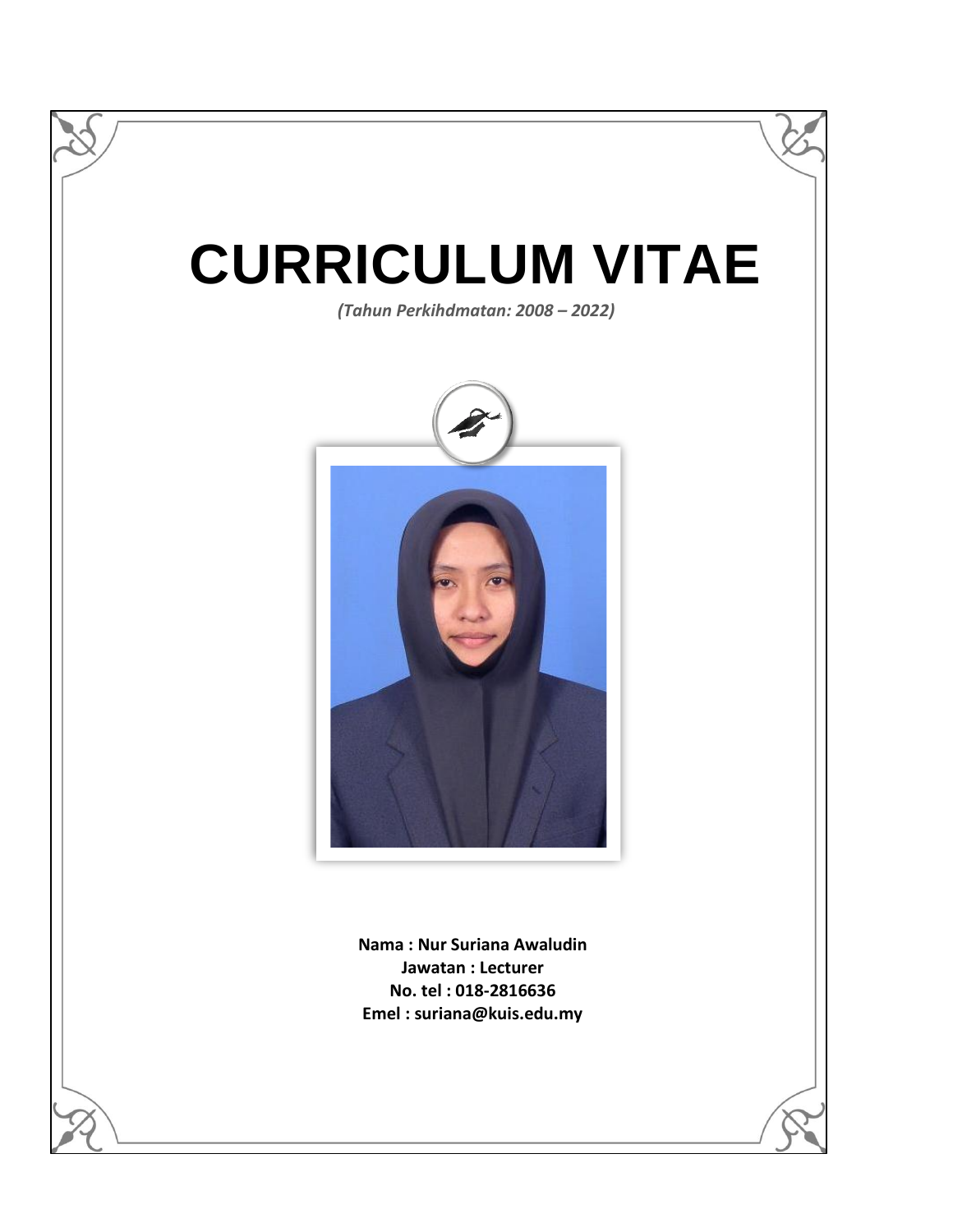

# **LATAR BELAKANG PENDIDIKAN**

| Bil            | Kelulusan dan Institusi           | <b>Butiran</b>                                |  |  |
|----------------|-----------------------------------|-----------------------------------------------|--|--|
| 1              | Sarjana Perakaunan                | Thesis Title: Book Keeping Practices and<br>٠ |  |  |
|                | Universiti Technologi Mara (UiTM) | Individual Income Tax Knowledge Among         |  |  |
|                |                                   | Selected Sole Traders: A Study in Shah Alam,  |  |  |
|                |                                   | Malaysia.                                     |  |  |
|                |                                   | Tahun Kelulusan Senat: 2009<br>п              |  |  |
| $\mathfrak{D}$ | Ijazah Sarjana Muda Perakaunan    | Tahun Kelulusan Senat: 2004<br>$\blacksquare$ |  |  |
|                | Universiti Technologi Mara (UiTM) |                                               |  |  |
| 3              | Diploma Perakaunan                | Tahun Kelulusan Senat: 2001<br>$\blacksquare$ |  |  |
|                | Universiti Teknologi Mara (UiTM)  |                                               |  |  |
| 4              | Sijil Pelajaran Malaysia (SPM)    | Tahun Kelulusan: April 1997<br>п              |  |  |

# **PENGALAMAN KERJA**

| Bil           | Organisasi                                   | Jawatan   | <b>Tarikh Mula</b> |
|---------------|----------------------------------------------|-----------|--------------------|
| $\mathbf{1}$  | Kolej Universiti Islam Antarabangsa Selangor | Lecturer  | September 2009     |
|               | (KUIS)                                       |           | - Current          |
| $\mathcal{P}$ | Kolej Universiti Islam Antarabangsa Selangor | Part Time | June 2009 -        |
|               | (KUIS)                                       | Lecturer  | August 2009        |
| 3             | Management and Science University            | Lecturer  | Oct $2007 -$       |
|               |                                              |           | August 2009        |
| 4             | Kolej Universiti Teknologi dan Pengurusan    | Tutor     | June 2006 - Oct    |
|               | Malaysia (KUTPM)                             |           | 2007               |
| 5             | AWNA ENGINEERING, Kuala Lumpur               | Account   |                    |
|               |                                              | Executive | 2004               |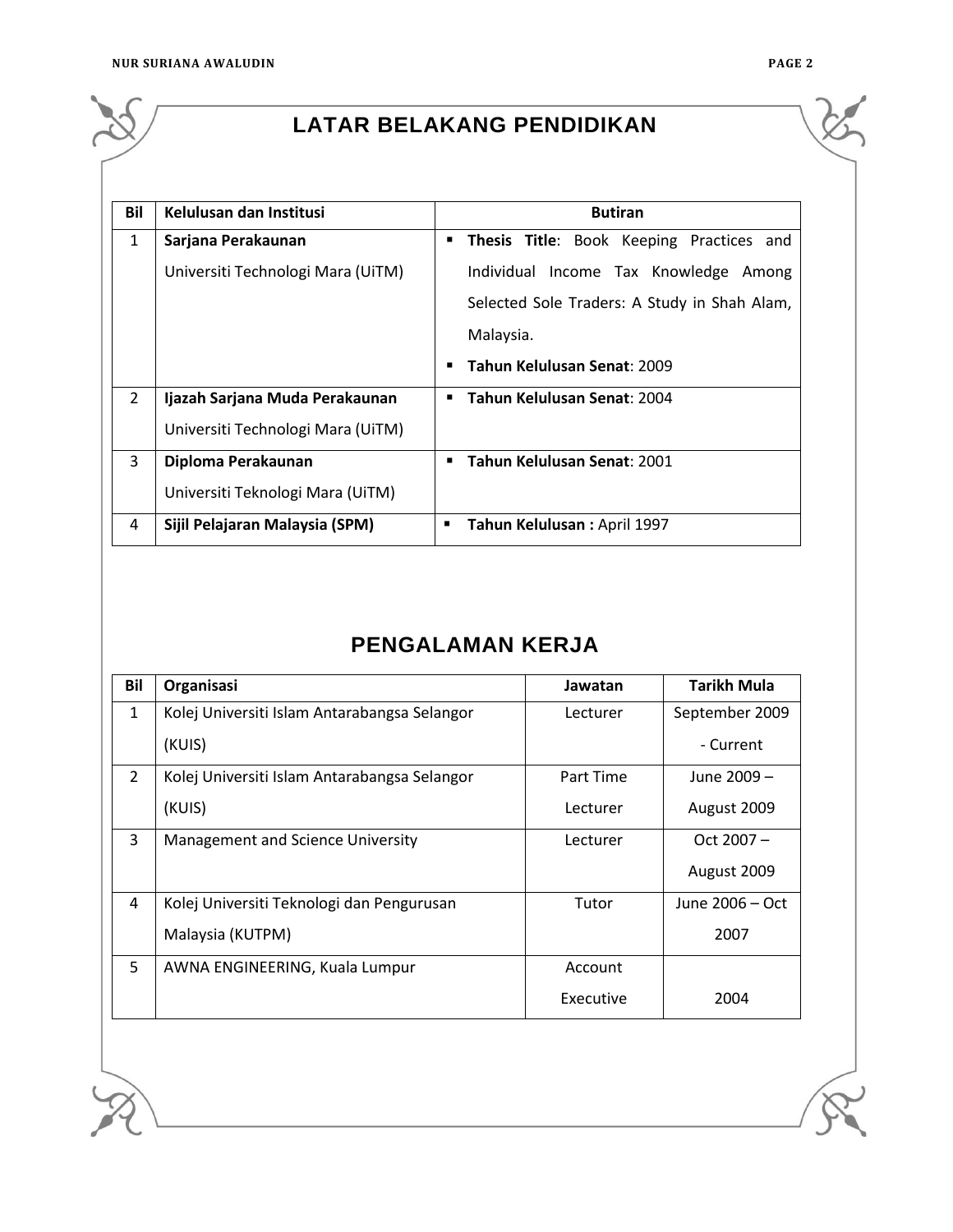

# **JAWATAN DALAM PENTADBIRAN**

| Bil                                  | Senarai Aktiviti                                        | Skop Kerja                                | <b>Tarikh</b>     |
|--------------------------------------|---------------------------------------------------------|-------------------------------------------|-------------------|
| $\mathbf{1}$                         | <b>Mentoring Coordinator for Accounting</b>             | Coordinate and handling                   | Year 2010 -       |
|                                      | Department, Faculty of Management and                   | department mentoring                      | 2011              |
|                                      | Muamalah, Kolej Universiti Islam                        | activities                                |                   |
|                                      | Antarabangsa.                                           |                                           |                   |
| $\overline{2}$                       | Lajnah Faculty of Management and                        | Head of Entrepreneurship                  | Year 2011 to      |
|                                      | Muamalah session 2011/2012                              | Biro                                      | <b>March 2012</b> |
| 3                                    | Chairperson of Student Excellence Unit                  | Handling and managing the                 | <b>Year 2011</b>  |
|                                      | (SEU), Faculty of Management and                        | faculty and student activities.           |                   |
|                                      | Muamalah, Kolej Universiti Islam                        |                                           |                   |
|                                      | Antarabangsa.                                           |                                           |                   |
| 4                                    | Head of Student Affairs Committee, (STAC),              | Advisor of student activities             | Year 2011 to      |
|                                      | Faculty of Management and Muamalah,                     |                                           | April 2012        |
| Kolej Universiti Islam Antarabangsa. |                                                         |                                           |                   |
| 5                                    | <b>Editorial Board for Journal of Management</b>        | Committee                                 | <b>Year 2012</b>  |
|                                      | and Muamalah 2012, Kolej Universiti Islam               |                                           |                   |
| Antarabangsa.                        |                                                         |                                           |                   |
| 6                                    | Head of WEB Content Development &                       | Handling web content                      | <b>Year 2014</b>  |
|                                      | Innovation, 1 <sup>st</sup> International Conference on | development and lead for                  |                   |
|                                      | Management & Muamalah organized by                      | ICoMM promotion.                          |                   |
|                                      | Kolej Universiti Islam Antarabangsa.                    |                                           |                   |
| 7                                    | Advisor of Public Lecture on "Islam &                   | Leading and conducting                    | <b>Year 2014</b>  |
|                                      | Accounting: The Linkages" for the Islamic               | Accounting Public Lecture.                |                   |
|                                      | Accounting Week organized by Kolej                      |                                           |                   |
|                                      | Universiti Islam Selangor (KUIS).                       |                                           |                   |
| 8                                    | Deputy Director of 2 <sup>nd</sup> International        | Leading for 2 <sup>nd</sup> International | <b>Year 2015</b>  |
|                                      | Conference on Management & Muamalah                     | Conference on Management                  |                   |
|                                      |                                                         | & Muamalah                                |                   |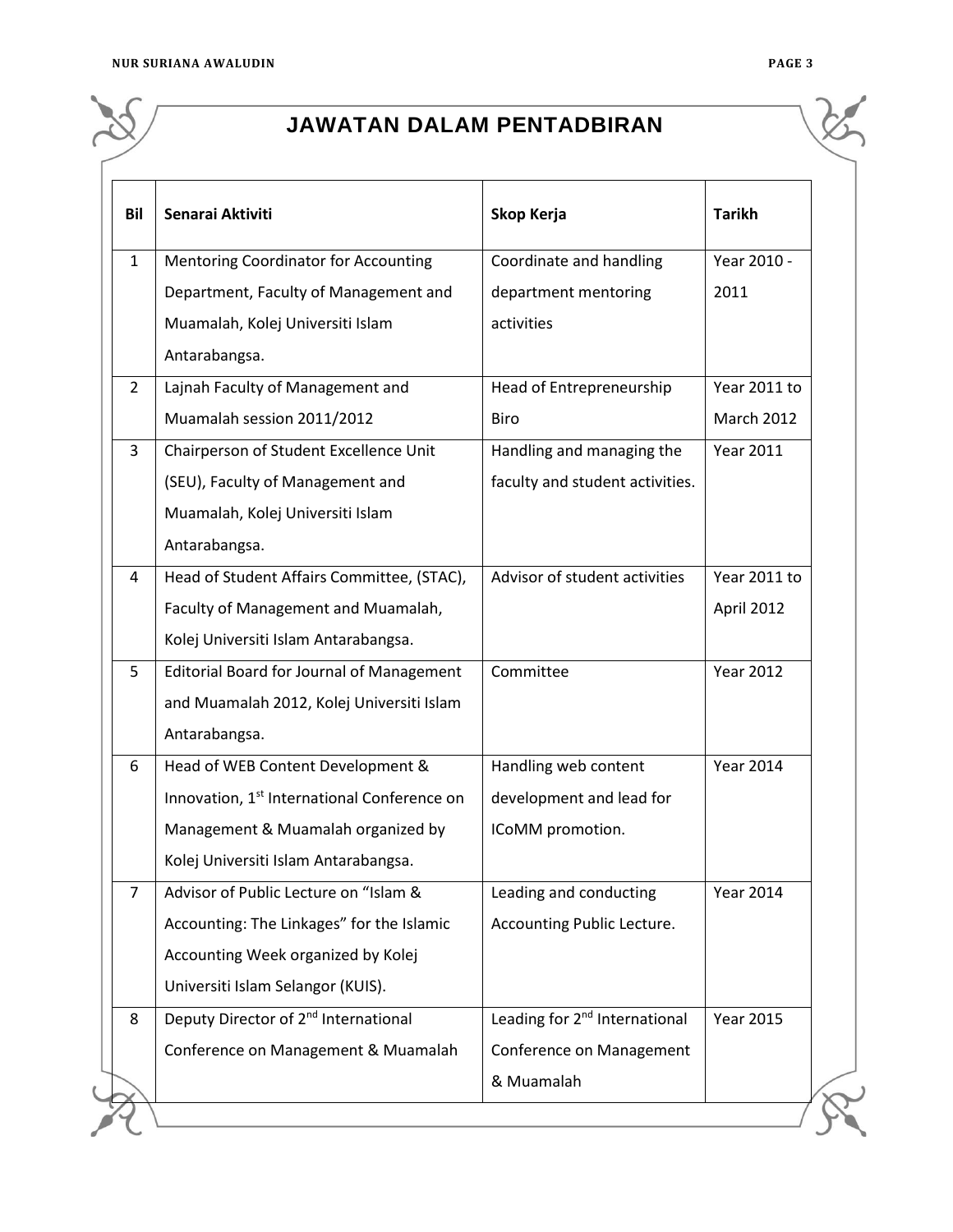|    | <b>Editorial Board for Journal of Management</b>                                              | Committee                   | <b>Year 2015</b> |
|----|-----------------------------------------------------------------------------------------------|-----------------------------|------------------|
|    | and Muamalah, 2015                                                                            |                             |                  |
| 10 | 2 <sup>nd</sup> International Conference of Deaf                                              | Conference Committee -      | <b>Year 2016</b> |
|    | Muslims, 2016                                                                                 | International               |                  |
| 11 | Secretariat Committee of Alumni, Fakulti                                                      | Secretariat Committee of    | $7/1/2016 -$     |
|    | Pengurusan dan Muamalah (FPM),<br>Jawatankuasa Pembangunan Mahasiswa<br>dan Alumni, FPM KUIS. | Alumni, Faculty-FPM         | 31/12/2017       |
| 12 | Secretariat Committee of Promotion and                                                        | Secretariat committee of    | $1/6/2016 -$     |
|    | Communication, Jawatankuasa                                                                   | Promotion and               | 30/6/2017        |
|    | Pembangunan Mahasiswa dan Alumni, FPM                                                         |                             |                  |
|    |                                                                                               | Communication, FPM          |                  |
| 13 | Secretariat Committee of Peperiksaan dan                                                      | Secretariat Committee       | $1/6/2016 -$     |
|    | Pengijazahan, Jawatankuasa Akademik dan                                                       | Peperiksaan dan             | 30/6/2016        |
|    | Penyelidikan, FPM                                                                             | Pengijazahan, FPM           |                  |
| 14 | Treasurer of Faculty of Management and                                                        | Prepare full set of faculty | $1/3/2021 -$     |
|    | Muamalah                                                                                      | financial statement, advice | 28/2/2023        |
|    |                                                                                               | and prepare faculty budget, |                  |
|    |                                                                                               | presenting financial        |                  |
|    |                                                                                               | reporting.                  |                  |
| 15 | Treasurer of ICoMM 2021 and ICoMM 2022,                                                       | Prepare full set of ICoMM   | $1/2/2021 -$     |
|    | Faculty of Management and Muamalah                                                            | financial statement, advice | 28/2/2023        |
|    |                                                                                               | and prepare ICoMM budget,   |                  |
|    |                                                                                               | presenting financial        |                  |
|    |                                                                                               | reporting.                  |                  |
| 16 | <b>Treasurer of Program Webinar</b>                                                           | Prepare budget and proceed  | 12/11/2021       |
|    | Pembelajaran Teradun (Blended Learning)                                                       | claim/payment for panels.   |                  |
|    | Siri 2: Pembelajaran Teradun Cabaran dan                                                      |                             |                  |
|    | Startegi                                                                                      |                             |                  |
| 17 | Panel of author silibus and module "Sijil                                                     | Develop silibus and module  | 12/10/2021       |
|    | Pengurusan Masjid Bagi Program İtqan                                                          | "Modul Perakaunan           |                  |
|    |                                                                                               | Perniagaan 1".              |                  |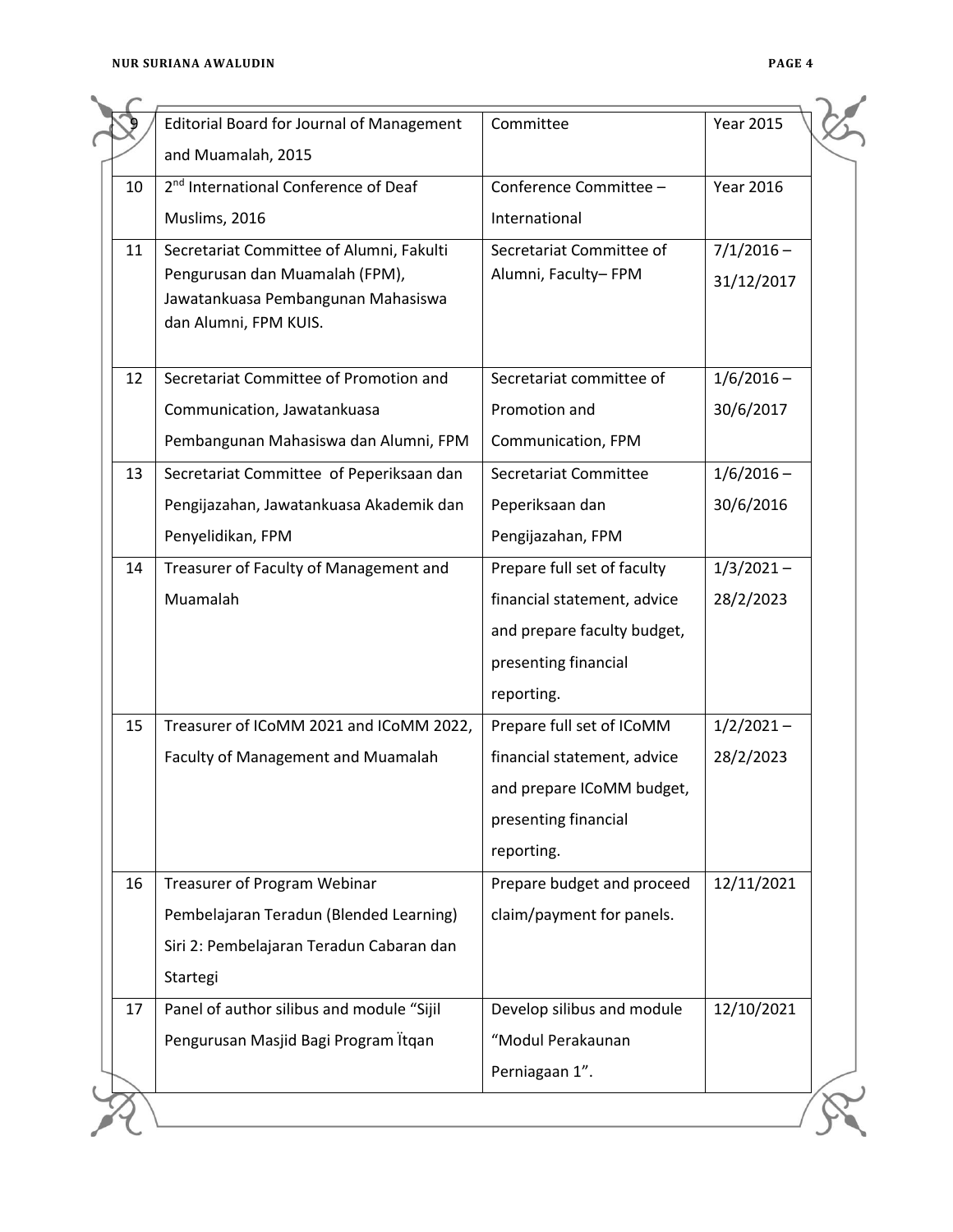|    | Sepanjang Hayat 2021" Jabatan Agama    |                          |              |  |
|----|----------------------------------------|--------------------------|--------------|--|
|    | Islam Selangor (JAIS).                 |                          |              |  |
| 18 | Secretariat Committee of Promotion and | Secretariat committee of | $1/2/2021 -$ |  |
|    | Communication, Jawatankuasa            | Promotion and            | 31/1/2023    |  |
|    | Pembangunan Mahasiswa dan Alumni, FPM  | Communication, FPM       |              |  |
| 19 | Secretariat committee of Supervision,  | Secretariat committee of | $1/2/2021 -$ |  |
|    | Faculty of Management and Muamalah.    | Supervision, FPM         | 3/1/2023     |  |

## **ANUGERAH / PENGIKTIRAFAN / LANTIKAN PERINGKAT KEBANGSAAN, ANTARABANGSA DAN KUIS**

- 1. The Best Paper Awards, "A Study on Auditors Turnover in Audit Firms", Nur-Suriana, A., Nor-Suhaily, B., Hairul-Suhaimi, N. (2017). *In International Conference on Economics and Banking 2017, (ICEB* 
	- *2017), 8th -9 th August 2017.*
- 2. Anugerah Perkhidmatan Cemerlang 2016, Kolej Universiti Islam Antarabangsa Selangor. Rewards on 5 April 2017.
- 3. Skim Intensif Penyelidikan, Penulisan dan Inovasi Tahun 2018. Kategori Jurnal Berindeks Scopus (2 Jurnal), Kolej Universiti Islam Antarabangsa Selangor.

### **EDITOR JURNAL / MONOGRAF**

| <b>Bil</b> | <b>Jawatan</b>                                             | Nama Jurnal / Tugasan                                     |
|------------|------------------------------------------------------------|-----------------------------------------------------------|
|            | <b>Editor Journal of Management</b>                        | Journal of Management and Muamalah 2012, Kolej Universiti |
|            | and Muamalah 2012, Kolej<br>Universiti Islam Antarabangsa. | Islam Antarabangsa.                                       |
|            | <b>Editor Journal of Management</b>                        |                                                           |
| 2          | and Muamalah, 2015, Kolej                                  | Journal of Management and Muamalah 2015, Kolej Universiti |
|            | Universiti Islam Antarabangsa.                             | Islam Antarabangsa.                                       |
|            |                                                            |                                                           |
|            |                                                            |                                                           |
|            |                                                            |                                                           |
|            |                                                            |                                                           |
|            |                                                            |                                                           |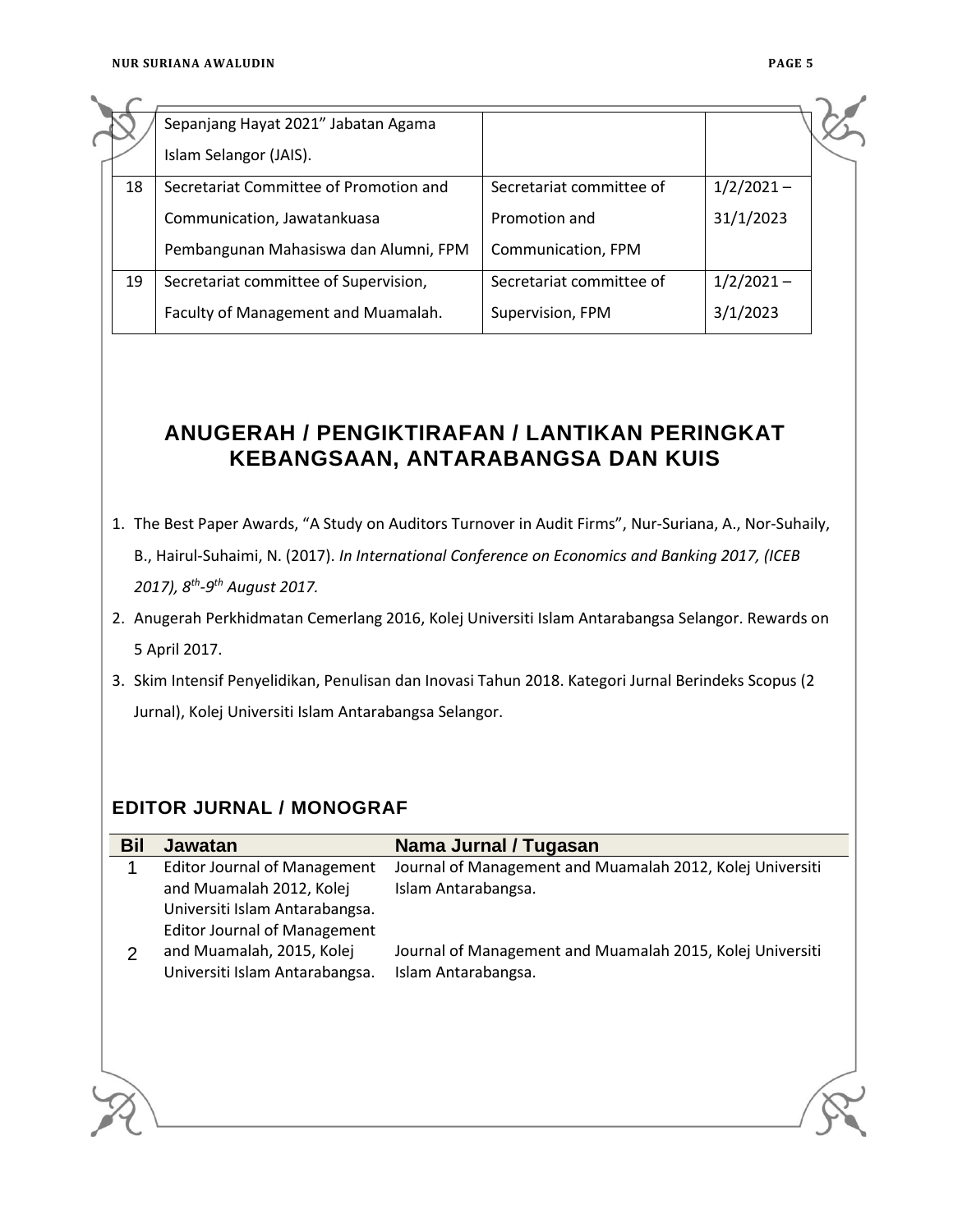$\overline{\phantom{a}}$ 

| <b>Bil</b> | <b>Jawatan</b>          |     | Nama Jurnal/Tugasan                                |
|------------|-------------------------|-----|----------------------------------------------------|
|            | <b>Reviewer for the</b> | i)  | Conformity between the Book Income & Taxable       |
|            | 12 <sup>th</sup> Asian  |     | Income Family Firms, and iTs Value Relevance:      |
|            | <b>Academic</b>         |     | <b>Emperical Evidence from Korea</b>               |
|            | <b>Accounting</b>       |     | Reference number: 4A2011 P133                      |
|            | <b>Association</b>      | ii) | Effect of Corporate Tax Rate Rediction on Earnings |
|            | (AAAA) Annual           |     | Management Practices : A Case Study in Indonesia.  |
|            | Conference              |     | Reference number: 4A2011 P169                      |

#### **KEAHLIAN BADAN PROFESIONAL**

| <b>Bil</b> | <b>Committee Name</b> | <b>Period Status</b> | Status |  |  |  |  |
|------------|-----------------------|----------------------|--------|--|--|--|--|
|            |                       |                      |        |  |  |  |  |

# **PENGAJARAN DAN PENYELIAAN**

#### **KURSUS PENGAJARAN (18)**

| Bil.           | <b>Subjek</b>                             | Organisasi  | <b>Tahun</b> |
|----------------|-------------------------------------------|-------------|--------------|
| $\mathbf{1}$   | Cost and Management Accounting (Bachelor) | <b>KUIS</b> | 2009 - 2022  |
| $\overline{2}$ | <b>Business Accounting (Bachelor)</b>     | <b>KUIS</b> | 2009 - 2022  |
| 3              | Management sccounting 2 (Diploma)         | <b>KUIS</b> | 2021         |
| 4              | <b>Intermediate Financial Accounting</b>  | <b>KUIS</b> | 2009 - 2018  |
|                | (Diploma)                                 |             |              |
| 5              | Management Accounting 1 (Diploma)         | <b>KUIS</b> | 2009 - 2022  |
| 6              | Managerial Accounting (Diploma)           | <b>KUIS</b> | 2009 - 2021  |
| $\overline{7}$ | Financial Accounting 1 (Diploma)          | <b>KUIS</b> | 2011 - 2012  |
| 8              | Introduction to Taxation (Bachelor)       | <b>KUIS</b> | 2009         |
| 9              | <b>Cost Accounting (Diploma)</b>          | <b>KUIS</b> | 2009 - 2010  |
| 10             | Financial Accounting I (Diploma)          | <b>MSU</b>  | 2008         |
|                | Financial Accounting II (Diploma)         | <b>MSU</b>  | 2007         |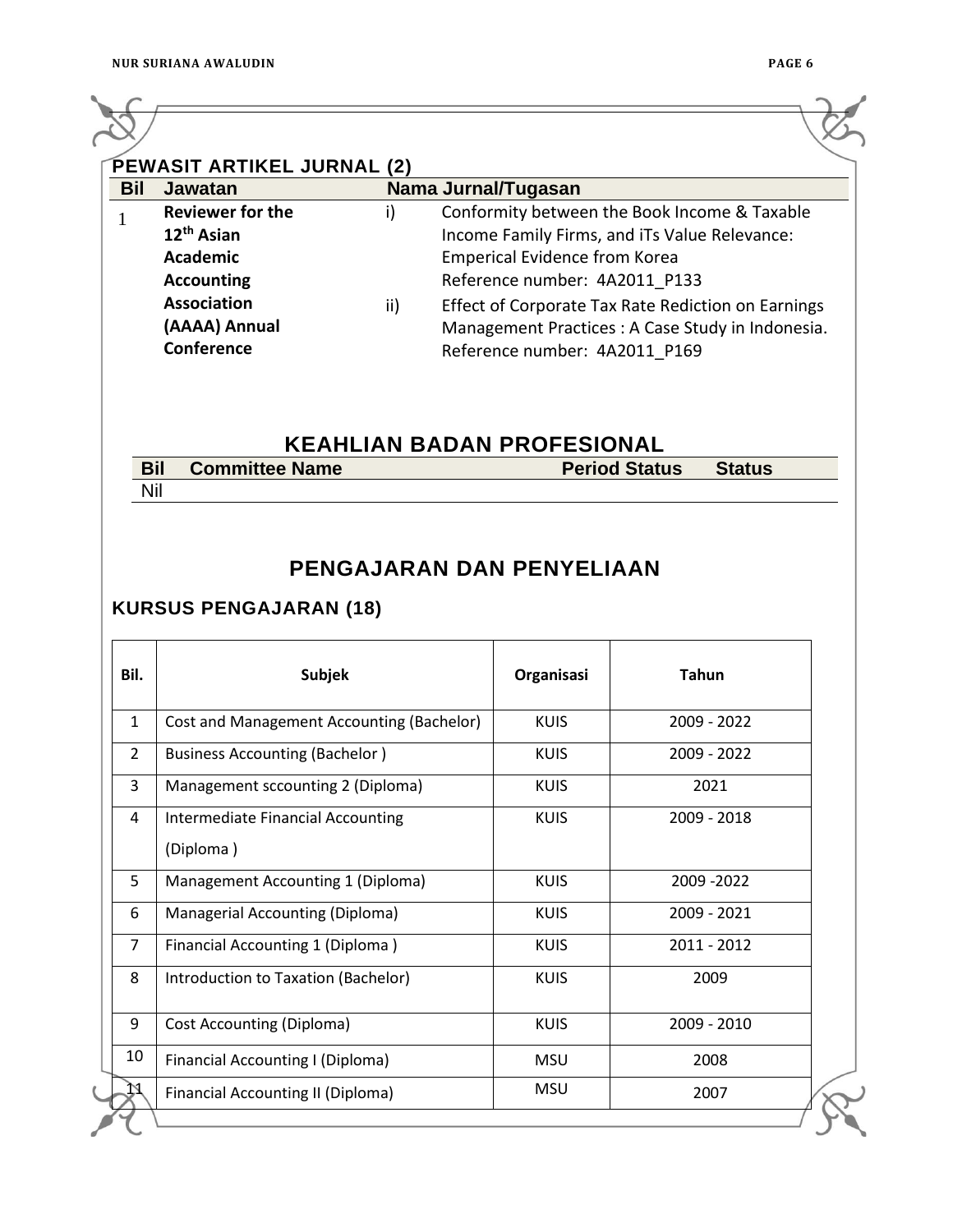| 12 | Financial Accounting III (Diploma)           | <b>MSU</b> | 2008 |  |
|----|----------------------------------------------|------------|------|--|
| 13 | Introduction to Accounting (Diploma)         | <b>MSU</b> | 2008 |  |
| 14 | Introduction to Cost Accounting (Diploma)    | <b>MSU</b> | 2008 |  |
| 15 | Basic Entrepreneurship (Diploma)             | <b>MSU</b> | 2007 |  |
| 16 | Audit (Diploma)                              | <b>MSU</b> | 2006 |  |
| 17 | Principles of Accounting (Bachelor)          | <b>MSU</b> | 2008 |  |
| 18 | <b>Basic Managerial Accounting (Diploma)</b> | <b>MSU</b> | 2008 |  |

## **SENARAI PENGAJARAN MENGIKUT SEMESTER**

| <b>SEMESTER</b> | <b>KURSUS</b>                     | <b>TAHAP</b> |
|-----------------|-----------------------------------|--------------|
|                 | <b>Cost Accounting</b>            | Diploma      |
| 4               | Management Accounting 1           | Diploma      |
| 5               | <b>Management Accounting 2</b>    | Diploma      |
| 3               | Intermediate Financial Accounting | Diploma      |
| 3               | <b>Managerial Accounting</b>      | Diploma      |
|                 | <b>Business Accounting</b>        | Diploma      |
|                 | <b>Business Accounting</b>        | Degree       |
| 3               | Cost and Management Accounting    | Degree       |
|                 | <b>Financial Accounting 1</b>     | Degree       |
|                 | Management Accounting 1           | Degree       |

## **PENYELIAAN**

# **Senarai Pelajar Latihan Industri / Praktikum**

| Bil. | Nama Pelajar | Program (Bidang Pengajian) | Tahun<br><b>Graduasi</b> |
|------|--------------|----------------------------|--------------------------|
|      |              |                            |                          |
|      |              |                            |                          |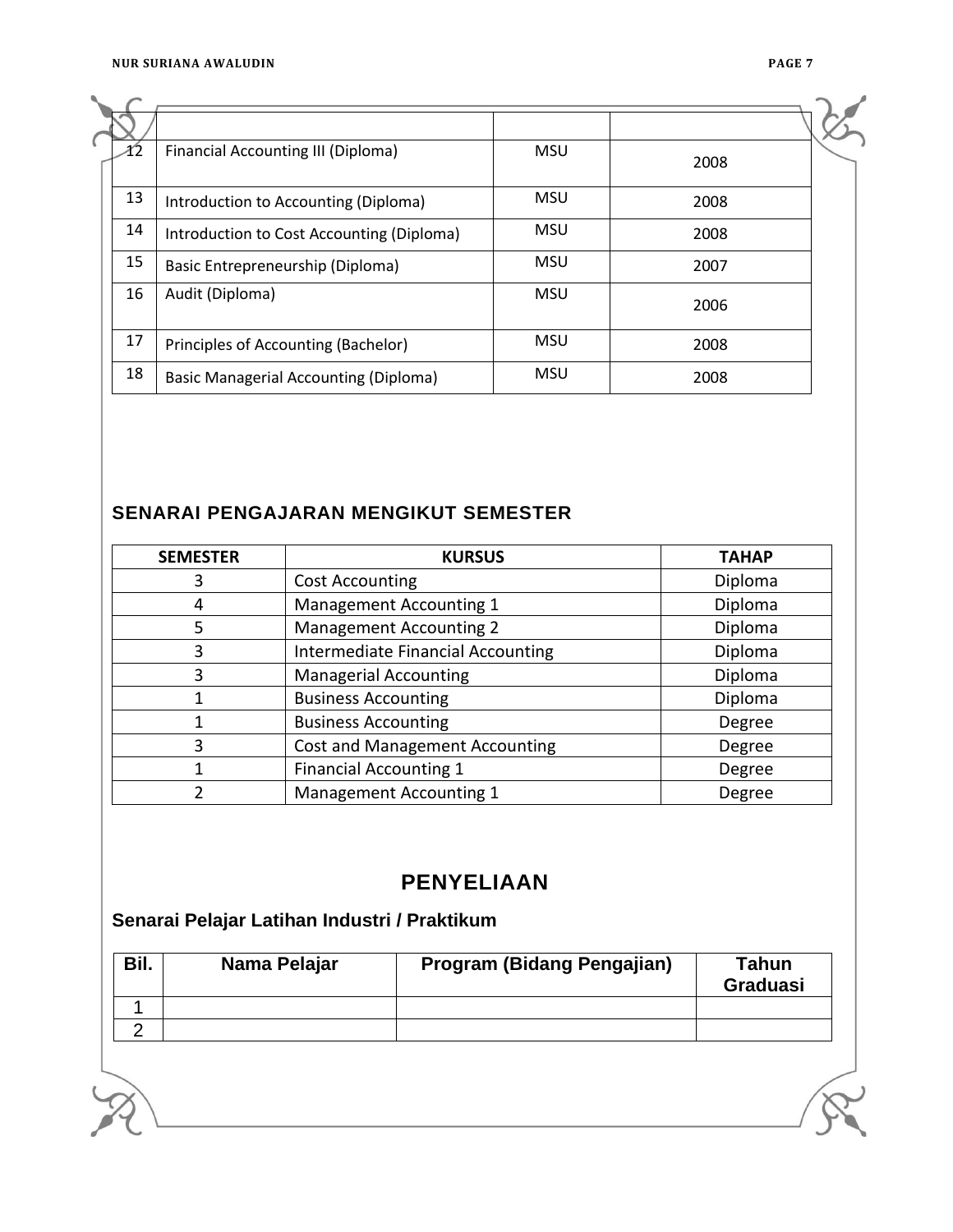# **Senarai Pelajar Penyeliaan Latihan Ilmiah Ijazah (7)**

| Bil.           | Program                     | <b>Nama</b>         | Tajuk / Butiran                    | <b>Status</b> |
|----------------|-----------------------------|---------------------|------------------------------------|---------------|
| $\mathbf{1}$   | <b>Bachelor of Business</b> | Nima                | The Impact of Internet Usage on    | Tamat         |
|                | Administration with         | Chanwiset           | Academic Performance Among         | (Tahun 2011)  |
|                | E-Commerce (BBAEC)          |                     | Students in SIIUC.                 |               |
| $\mathcal{L}$  | <b>Bachelor of Business</b> | Moussa              | A Study on differences between     | Tamat         |
|                | Administration with         | Ibrahim             | traditional vs Modern Shopping     | (Tahun 2012)  |
|                | E-Commerce (BBAEC)          |                     | Method Among Consumer at           |               |
|                |                             |                     | bangi Selangor.                    |               |
| 3              | <b>Bachelor of Business</b> | Lee Chen Yun        | A Study on Factors Influence       | Tamat         |
|                | Administration with         |                     | <b>Online Purchasing Behaviour</b> | (Tahun 2012)  |
|                | E-Commerce (BBAEC)          |                     | Among the Lecturers in SIIUC.      |               |
| 4              | <b>Bachelor of Business</b> | <b>Abdul Hannan</b> | The Perception of Bandar Seri      | Tamat         |
|                | Administration with         | Syuib               | Putra Residence on the Roles of    | (Tahun 2013)  |
|                | E-Commerce (BBAEC)          |                     | Madrasah Tahfiz As-Syakirin and    |               |
|                |                             |                     | Its Impact From The Perspective    |               |
|                |                             |                     | of Education, Society and          |               |
|                |                             |                     | Economy.                           |               |
| 5              | <b>Bachelor of Business</b> | Syarifah Ainur      | Wakaf and Zakat Literacy           | Tamat         |
|                | Administration with         | Arfah Mohd.         | Among the Muslims. An              | (Tahun 2015)  |
|                | E-Commerce (BBAEC)          | Noor                | Evidence at Klang Valley,          |               |
|                |                             |                     | Malaysia.                          |               |
| 6              | <b>Bachelor of Business</b> | Mohd. Saifi         | The Readiness of Youth towards     | Tamat         |
|                | Administration with         | Mohd. Suhaimi       | the implementation of GST in       | (Tahun 2015)  |
|                | E-Commerce (BBAEC)          |                     | Malaysia: A Study at Klang         |               |
|                | <b>Bachelor of Business</b> |                     | Valley, Malaysia.                  |               |
|                | Administration with         |                     |                                    |               |
|                | E-Commerce (BBAEC)          |                     |                                    |               |
| $\overline{7}$ | <b>Bachelor of Business</b> | Nur Solehah         | Survey On Stakeholders'            | Tamat         |
|                | Administration with         | Suhaimi             | <b>Satisfaction Towards Lzs</b>    | (Tahun 2015)  |
|                | E-Commerce (BBAEC)          |                     | <b>Administration Post</b>         |               |
|                |                             |                     | Corporatization                    |               |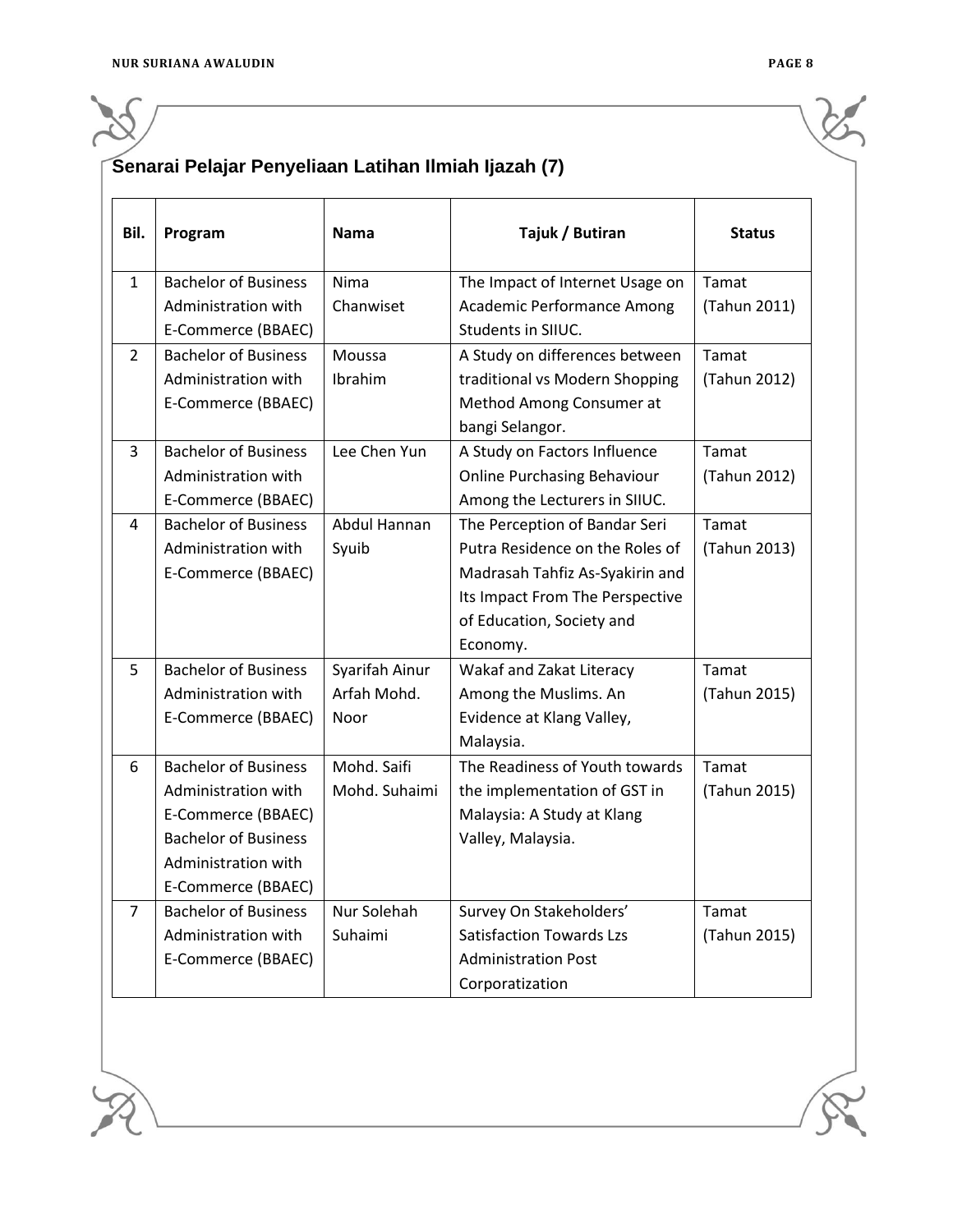

# **PENYELIDIKAN (5)**

#### **Senarai Aktiviti Penyelidikan**

#### 1 Ketua Penyelidik 2

#### 2 Ahli Dalam Kumpulan Penyelidikan 3

**Total 5**

## **Penyelidikan/Penyelidikan Bersama Yang Telah/Sedang Dijalankan**

#### **Ketua Penyelidik (2)**

| Bil. | <b>TAJUK PENYELIDIKAN</b>        | <b>GERAN/TAHUN</b>     | <b>JUMLAH</b><br><b>DANA</b> | <b>STATUS</b> |
|------|----------------------------------|------------------------|------------------------------|---------------|
|      | Study<br>Comparative<br>on       | Geran Penyelidikan dan |                              |               |
|      | Accountability and Efficiency of | Innovasi KUIS Fasa 1   |                              |               |
| 1.   | Malaysian Awqaf Institutions     | <b>Tahun 2015</b>      | RM8,450                      | Tamat         |
|      |                                  | (1 JAN 2015 - 1 MAC    |                              |               |
|      |                                  | 2016)                  |                              |               |
|      | A Study on Auditor Turnover in   | Geran Penyelidikan dan |                              |               |
|      | <b>Public Accounting Firms</b>   | Innovasi KUIS Fasa 2   |                              |               |
| 2.   |                                  | <b>Tahun 2016</b>      | RM11,500                     | Tamat         |
|      |                                  | (1 JUN 2016 - 31 JULAI |                              |               |
|      |                                  | 2017)                  |                              |               |

#### **Ahli Dalam Kumpulan Penyelidikan (3)**

| Bil. | TAJUK PENYELIDIKAN                                                                                                                                    | <b>GERAN/TAHUN</b>                                                                                   | <b>JUMLAH</b><br><b>DANA</b> | <b>STATUS</b> |
|------|-------------------------------------------------------------------------------------------------------------------------------------------------------|------------------------------------------------------------------------------------------------------|------------------------------|---------------|
| 1.   | Determination of the Intellectual<br>Capital Efficiency (ICE) in Islamic<br>Higher Learning Institution (IHL).                                        | Geran Penyelidikan dan<br>Innovasi KUIS Fasa 2<br><b>Tahun 2016</b><br>(1 NOV 2016 - 31 JAN<br>2018) | RM9,700                      | Tamat         |
| 2.   | Punca Permasalahan Pengurusan<br>Risiko Pentadbiran berdasarkan<br>Persekitaran Kawalan<br>Dalaman<br>di<br>Terhadap<br>Koperasi<br>Asas<br>Malaysia. | Geran Penyelidikan dan<br>Innovasi KUIS Tahun 2017<br>(1 DEC 2017 - 30 NOV<br>2018)                  | RM9,930                      | Tamat         |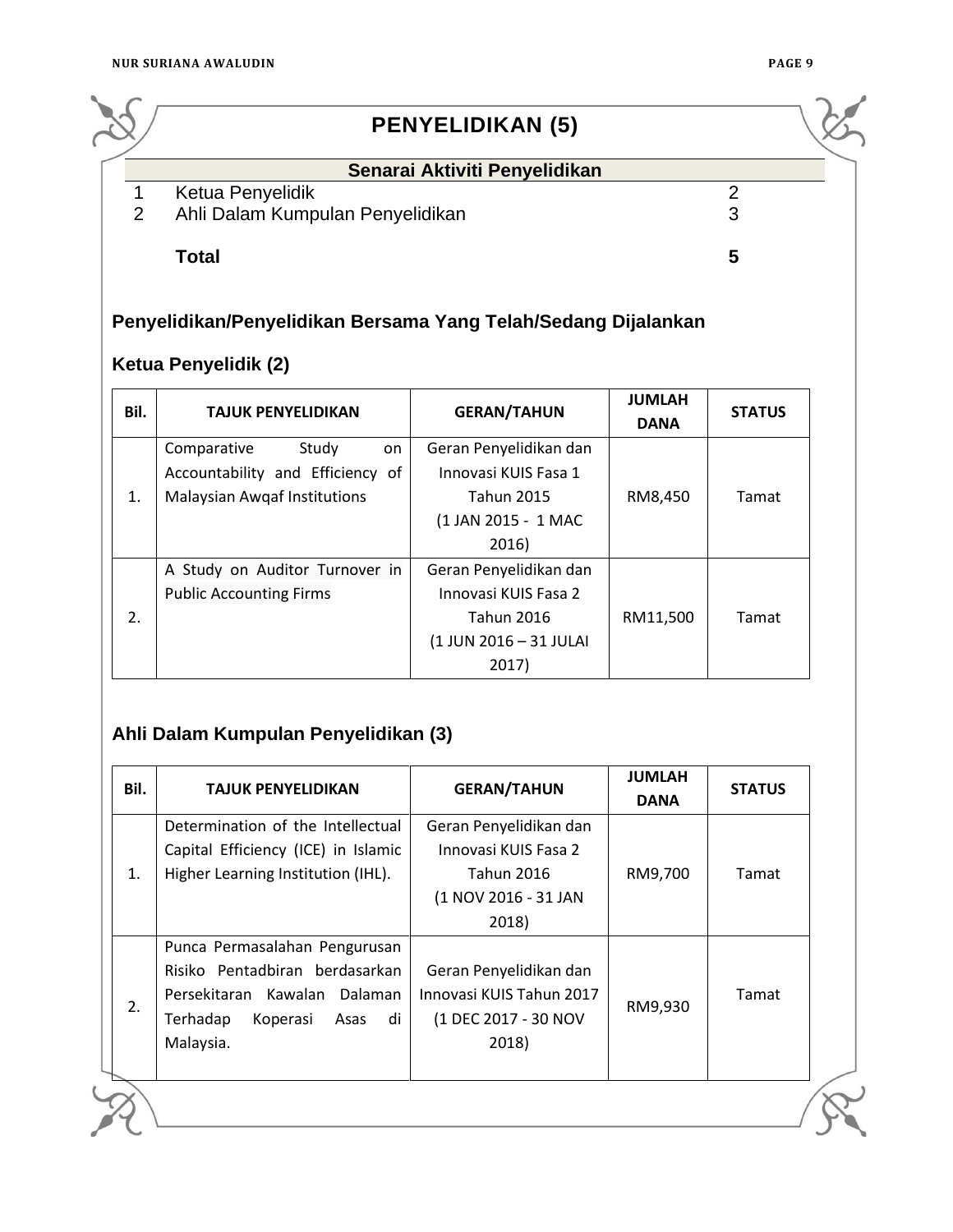| 3.                  | Mekanisme Tadbir Urus Korporat<br>dalam Pengurusan Wakaf Tunai di<br>Sekolah Tahfiz Swasta                                                                                                                                                                                                                                                                                                                                                                                                                                          | Geran Penyelidikan dan<br>Innovasi KUIS Tahun 2021<br>(1 DEC 2021 - 30 NOV<br>2022) | RM5,500 | Dalam<br>Kajian |
|---------------------|-------------------------------------------------------------------------------------------------------------------------------------------------------------------------------------------------------------------------------------------------------------------------------------------------------------------------------------------------------------------------------------------------------------------------------------------------------------------------------------------------------------------------------------|-------------------------------------------------------------------------------------|---------|-----------------|
|                     |                                                                                                                                                                                                                                                                                                                                                                                                                                                                                                                                     | <b>PENULISAN DAN PENERBITAN</b>                                                     |         |                 |
|                     |                                                                                                                                                                                                                                                                                                                                                                                                                                                                                                                                     | Senarai Penerbitan                                                                  |         |                 |
| Bil.                | <b>Item</b>                                                                                                                                                                                                                                                                                                                                                                                                                                                                                                                         |                                                                                     |         | <b>Bilangan</b> |
| 1<br>$\overline{2}$ | Laporan Penyelidikan<br><b>Buku Penulisan (Modul)</b>                                                                                                                                                                                                                                                                                                                                                                                                                                                                               |                                                                                     |         | 4               |
| <b>Total</b>        |                                                                                                                                                                                                                                                                                                                                                                                                                                                                                                                                     |                                                                                     |         | 5               |
|                     | <b>LAPORAN PENYELIDIKAN (4)</b><br>1. Comparative Study on Accountability and Efficiency of Malaysian Awqaf Institutions.<br>Nur Suriana Awaludin (KUIS), Nor Suhaily Bakar (KUIS), Hairul Suhaimi Nahar (UPM).                                                                                                                                                                                                                                                                                                                     |                                                                                     |         |                 |
| 3.<br>4.            | 2. A Study on Auditor Turnover in Public Accounting Firms. Nur Suriana Awaludin (KUIS), Nor<br>Suhaily Bakar (KUIS), Hairul Suhaimi Nahar (UPM).<br>Determination of the Intellectual Capital Efficiency (ICE) in Islamic Higher Learning Institution<br>(IHL). Shuhaimi Jaafar (KUIS, Nor Suhaily Bakar (KUIS), Nur Suriana Awaludin (KUIS).<br>Punca Permasalahan Pengurusan Risiko Pentadbiran berdasarkan Persekitaran Kawalan Dalaman<br>Terhadap Koperasi Asas di Malaysia. Nor Suhaily Bakar (KUIS), Shuhaimi Jaafar (KUIS), |                                                                                     |         |                 |
|                     | Nur Suriana Awaludin (KUIS).                                                                                                                                                                                                                                                                                                                                                                                                                                                                                                        |                                                                                     |         |                 |
|                     | <b>BUKU PENULISAN (MODUL) (1)</b>                                                                                                                                                                                                                                                                                                                                                                                                                                                                                                   |                                                                                     |         |                 |
| 1.                  | Modul Perakaunan Pernaigaan 1. Sijil Pengurusan Masjid Bagi Program ITQAN Sepanjang Hayat<br>2021. Anjuran Jabatan Agama Islam Selangor (JAIS). Dr Norhanizah Johari, Nur Suriana Awaludin.                                                                                                                                                                                                                                                                                                                                         |                                                                                     |         |                 |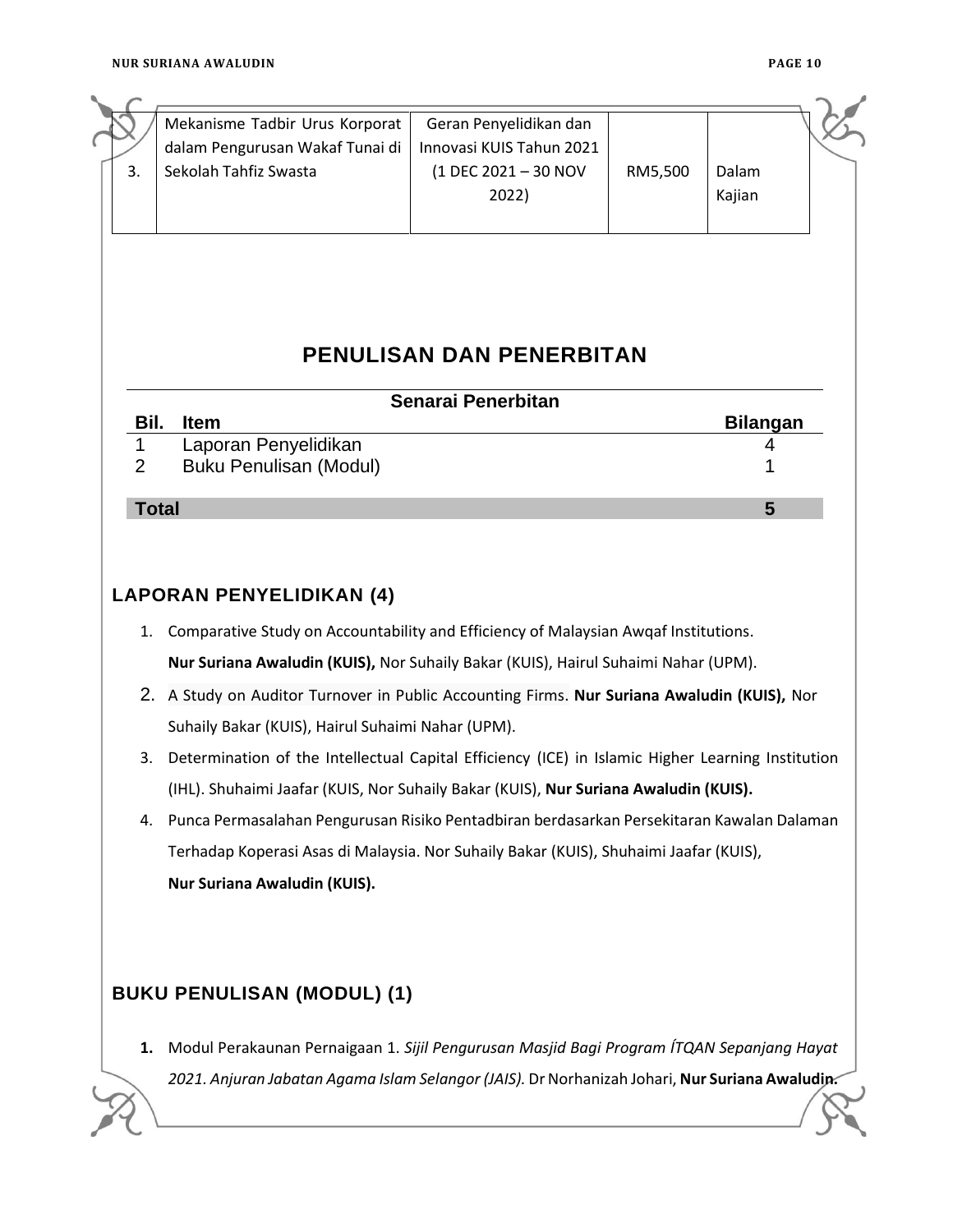#### **JURNAL – PENULIS UTAMA (2)**

- 1. *"Exploring Awqaf Governance: Preliminary Evidence of Governance Practices and Disclosure of Two Malaysian Awqaf Institutions",* **Nur-Suriana, A**., Hairul-Suhaimi, N., Nor-Suhaily, B., & Hisyam, Y. (2018). Scopus Journal of King Abdulaziz University: Islamic Economics (JKAU), Vol. 31 No. 1, pp:139- 150, (January 2018).
- 2. "Book Keeping Practices and Individual Income Tax Knowledge among Malaysian Sole Traders", **Nur-Suriana,** A., & Nor-Suhaily, B. (2011). Journal of Management & Muamalah,KUIS, Vol 4 : 2011.

#### **JURNAL – PENULIS BERSAMA (1)**

3. "*Exploring Awqaf Mutawalli's Accounting and Reporting Practices: Some Preliminary Malaysian Evidence"*, Hairul-Suhaimi, N., **Nur-Suriana, A.**, Nor-Suhaily, B., & Hisyam, Y. (2018). Scopus Journal of Social Sciences and Humanities, Vol 26 (4), pp: 2583-2597 (2018), (December 2018)

#### **PROSIDING (13)**

- 1. Nur-Suriana, A., Hairul-Suhaimi, N., Nor-Suhaily, B., & Hisyam, Y. (2016). "Tracing Awqaf Mutawalli's Accountability : Some Preliminary Malaysian Evidence", *Proceedings of the International Conference on Accounting Studies (ICAS) 2016, ISBN 978-967-0910-09-3*
- 2. Hairul-Suhaimi, N., Hisyam, Y., Nur-Suriana, A., & Nor-Suhaily, B. (2016). "Towering Awqaf Sustainability Through Governance: Some Preliminary Evidence of Governance Practices and Disclosure of Two Malaysian Awqaf Institutions", *Proceedings of the 8th Management and Accounting Conference (IMAC8), ISBN: 978-983-3198-96-2*
- 3. Nor-Suhaily, B., Zawir, D., Nur-Suriana, A., & Shuhaimi, J. (2016). "Determinant of Success Factors on performance measurement of Small and Medium Enterprises in Malaysia", *Proceedings of the 2nd International Conference on Economics & Banking (ICEB 2016), ISBN: 978-967-0850-40-5*
- 4. Shuhaimi, J., Nor-Suhaily, B., & Nur-Suriana, A., (2016). "Budgeting Awareness of Small Trader: A Preliminary Study" *Proceedings of the 2nd International Conference on Economics & Banking (ICEB 2016),ISBN: 978-967-0850-40-5*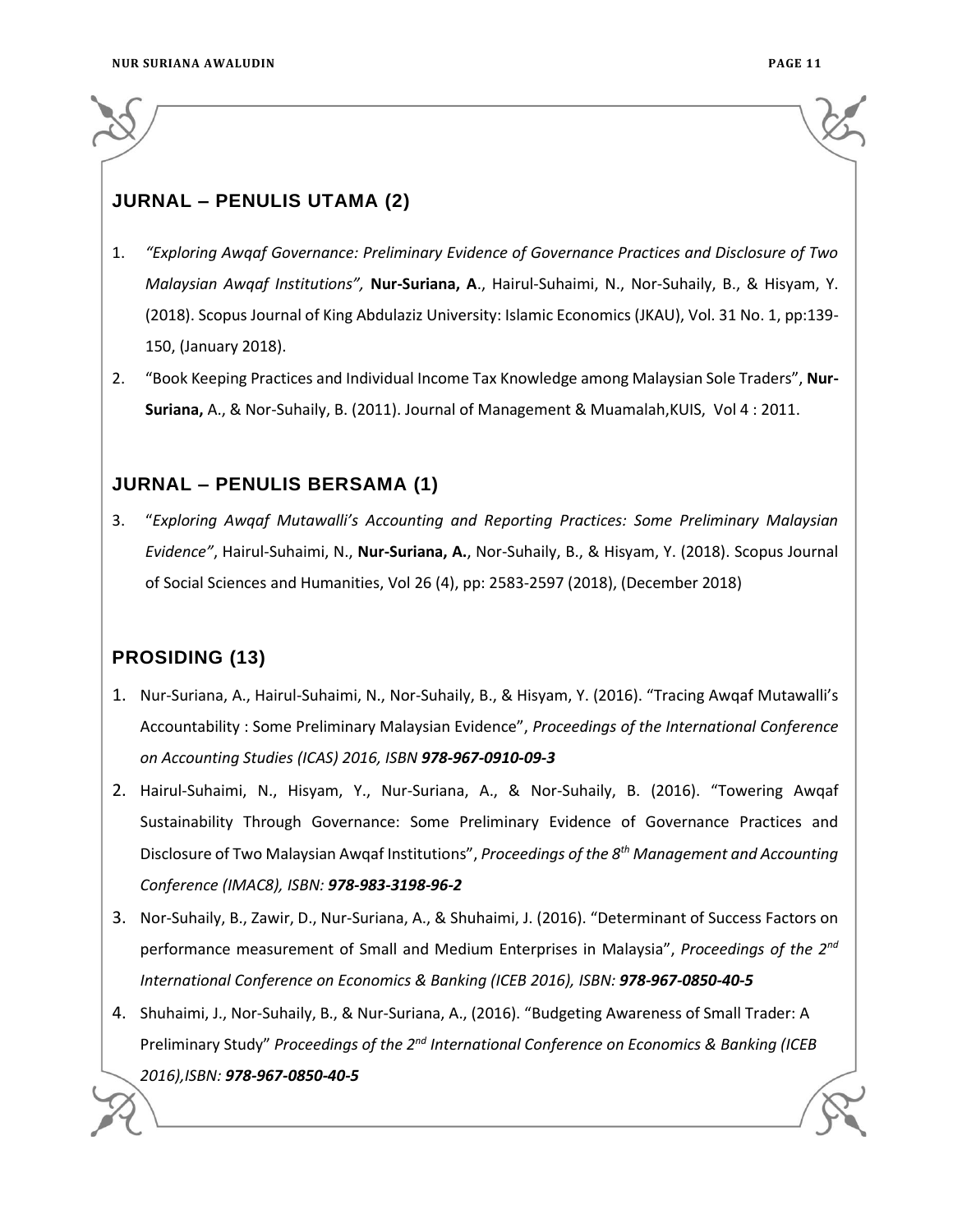- 
- 5. Nor-Suhaily, B., Zawir, D., Nur-Suriana, A., & Shuhaimi, J. (2016). "Kajian Faktor Penglibatan Belia Dalam Bidang Keusawanan", *Proceedings of the 3rd International Conference on Management & Muamalah (ICOMM) 2016.*
- 6. Shuhaimi, J., Nor-Suhaily, B., & Nur-Suriana, A., (2016). "Annual Audit Exemption for Small Companies: The Effects of Auditor Fees and Auditor Firm Size" *Proceedings of the 3rd International Conference on Management & Muamalah (ICOMM) 2016.*
- 7. Nor-Suhaily, B., Muhammad-Fauzi, M.B., Nur-Suriana, A., Suhaimi, J., (2017). "Kepercayaan Ahli Anggota Terhadap Tadbir Urus Koperasi ", *Proceedings of the 4th International Conference on Management & Muamalah (ICOMM) 2017, ISBN 978-967-2122-15-9*
- 8. Suhaimi, J., Nor-Suhaily, B., Nur-Suriana, A., (2017). "Brand Value Determination of Malaysian Pulic Companies", *Proceedings of the 4th International Conference on Management & Muamalah (ICOMM) 2017, ISBN 978-967-2122-15-9*
- 9. Nor-Suhaily, B., Nur-Suriana, A., Suhaimi, J., (2017). "*Determinants of Intellectual Capital of Islamic Higher Learning Institution (IHL)*", *Proceedings of the 2nd International Conference on Education, Economics & Law (ICONLEE) 2017, ISBN 978-967-2122-17-3*
- 10. Hairul-Suhaimi, N., Hisyam, Y., Nur-Suriana, A., & Nor-Suhaily, B. (2017). "Towering Awqaf Sustainability Through Governance: Some Preliminary Evidence of Governance Practices and Disclosure of Two Malaysian Awqaf Institutions", *Proceedings of the 8th Management and Accounting Conference (IMAC8), ISBN: 978-983-3198-96-2*
- 11. Nur-Suriana, A., Nor-Suhaily, B., Hairul-Suhaimi, N. (2017). "A Study on Staff Turnover in Audit Firms", *3 rd International Conference on Economics & Banking (ICEB) 2017.*
- 12. Suhaimi, J., Nor-Suhaily, B., Nur-Suriana, A. (2017). *"Annual Audit Exemption for Small Companies: The effects of Auditor Fees and Auditor Firm Size", 3 rd International Conference on Economics & Banking (ICEB) 2017.*
- 13. Suhaimi, J., Nor-Suhaily, B., Nur-Suriana, A. (2017), "Determination of Intellectual Capital Efficiency (ICE) in Islamic Higher Learning (IHL) Institutions", *4 th International Research Management & Innovation Conference (IRMIC) 2017.*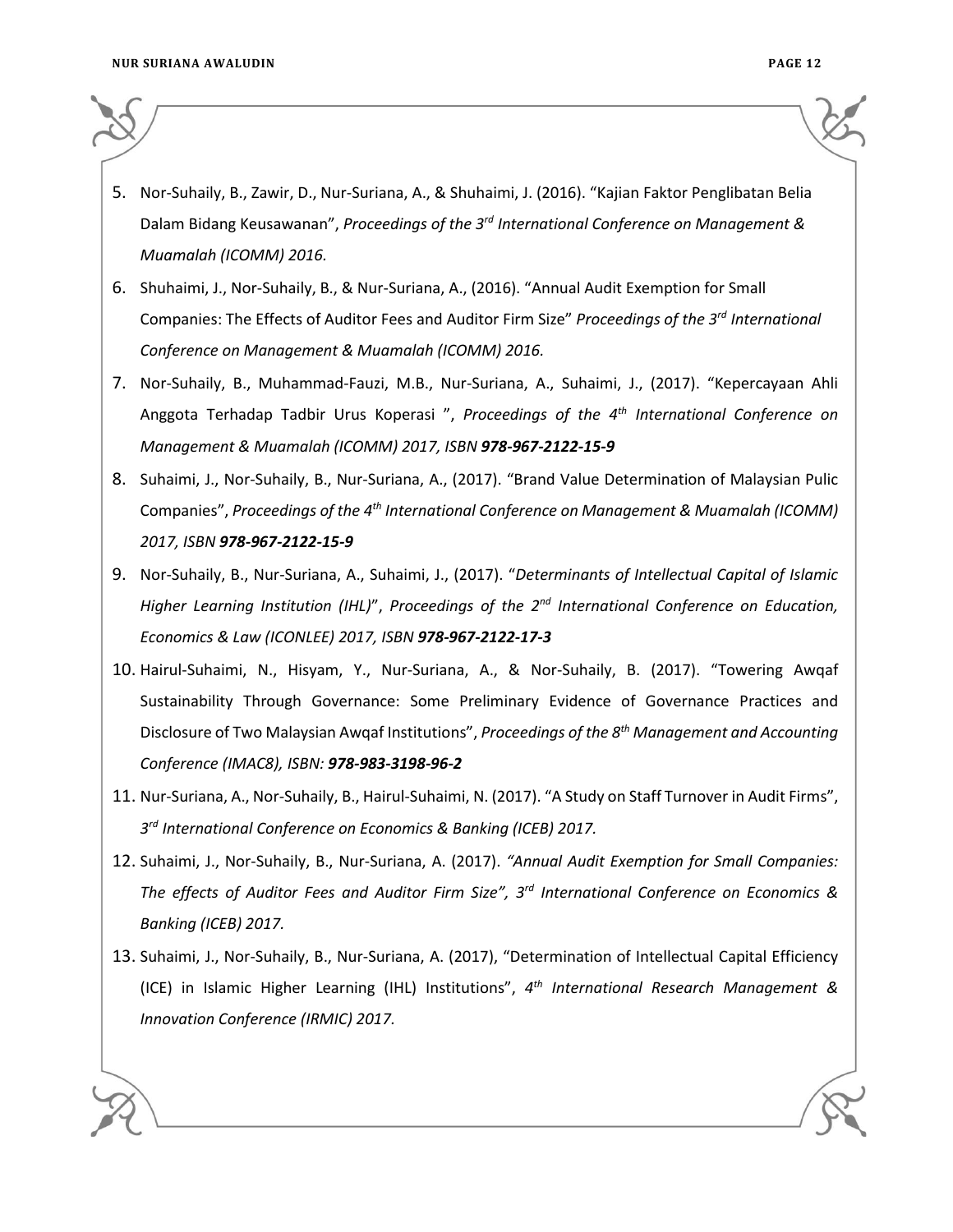

#### **POSTER PENYELIDIKAN (1)**

1. Comparative Study on Accountability and Efficiency of Malaysian Awqaf Institutions. **Nur Suriana Awaludin (KUIS),** Nor Suhaily Bakar (KUIS), Hairul Suhaimi Nahar (UPM). RMC OPEN DAY, KUIS 2015.

## **SENARAI PEMBENTANGAN SEMINAR ANTARABANGSA DAN KEBANGSAAN (10)**

- 1. Nur Suriana Awaludin (2016). *"Comparative Study on Accountability and Efficiency of Malaysia Awqaf Institutions"*, 3rd International Research Management & Innovation Conference (IRMIC) 2016, 2<sup>nd</sup> November 2016.
- 2. Nur Suriana Awaludin (2016). *"A Study on Auditor Turnover in Public Accounting Firm"*, 3rd International Research Management & Innovation Conference (IRMIC) 2016, 2<sup>nd</sup> November 2016.
- 3. Nur Suriana Awaludin (2016). *"Tracing Awqaf Mutawalli's Accountability : Some Preliminary Malaysian Evidence"*, 3<sup>rd</sup> International Conference on Accounting Studies (ICAS) 2016, 15 - 18 August 2016.
- 4. Nur Suriana Awaludin (2016). *"Towering Awqaf Sustainability Through Governance: Some Preliminary Evidence of Governance Practices and Disclosure of Two Malaysian Awqaf Institutions",* International Management and Accounitng Conference (IMAC8), 28 – 29 September 2016.
- 5. Nur Suriana Awaludin (2016). *"Towering Accountability and Integrity through Governance: The Case*  of Governance Practices and Disclosure of Two Malaysian Awqaf Institutions", 2<sup>nd</sup> International Conference on Economics & Banking 2016, 24 – 25 May 2016.
- 6. Nur-Suriana, A., Nor-Suhaily, B., Suhaimi, J., (2017). *"Kajian Penerimaan Cadangan Menjadikan Zakat & Wakaf Sebagai Subjek Wajib di IPT Malaysia", the 4th International Conference on Management & Muamalah (ICOMM) 2017,* 7-8 November 2017.
- 7. Nur-Suriana, A., Nor-Suhaily, B., Suhaimi, J., (2017). *"A Study on Auditor Turnover in Public Accounting Firms"*, *4 th International Research Management & Innovation Conference (IRMIC) 2017.*